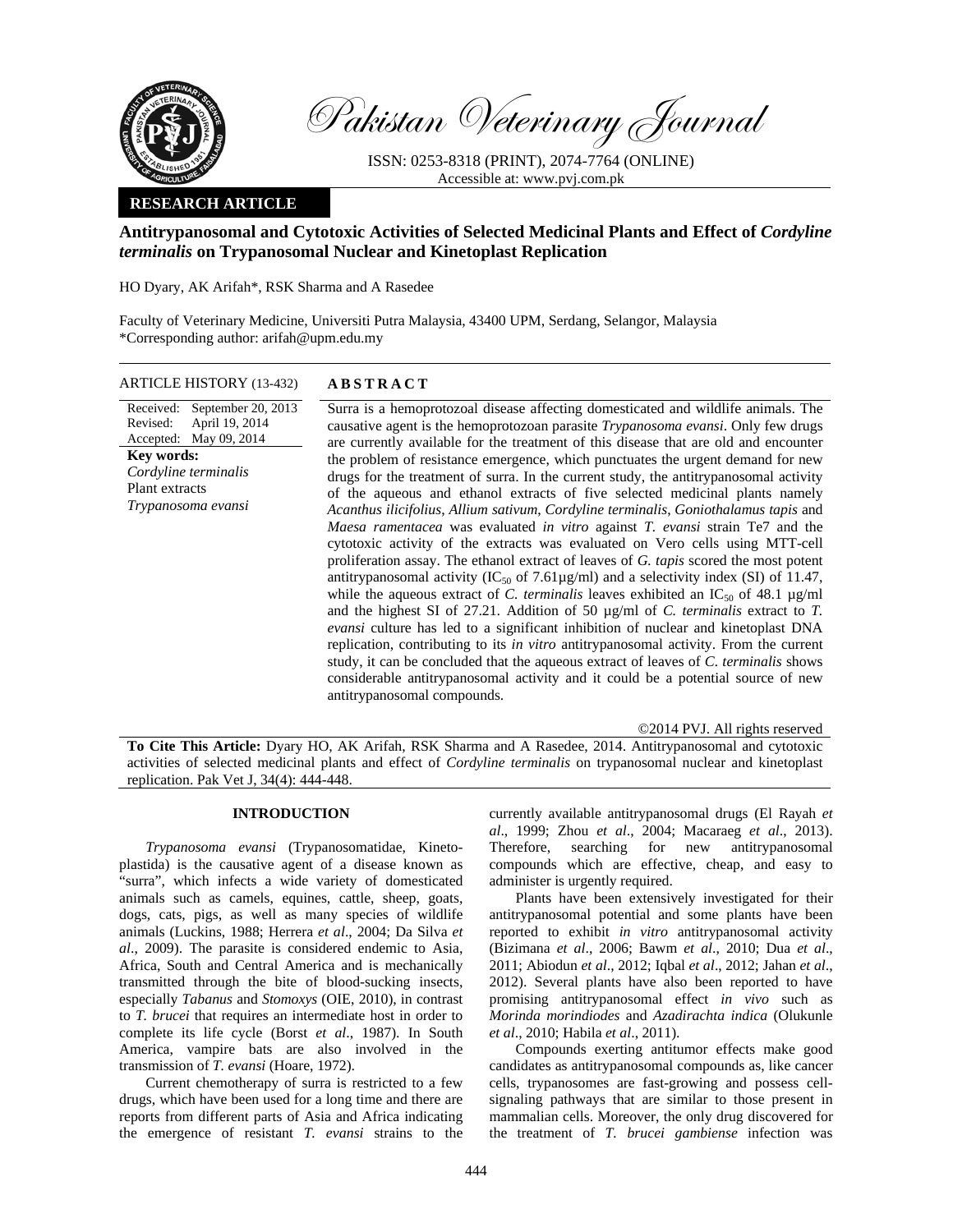eflornithine, which was initially used as anticancer agent and then it became a treatment of sleeping sickness (Steverding, 2010).

The current study investigates *in vitro* the antitrypanosomal and cytotoxic activities of the aqueous and ethanol extracts of five selected medicinal plants. Selection of the plants was based on the anticancer effect of these plants as mentioned in previous literature (Ooi *et al*., 1993; Pinto and Rivlin, 2001; Babu *et al*., 2002; Tantithanaporn *et al*., 2011).The study also investigates the effect of *C. terminalis* aqueous extract on the nuclear and kinetoplast DNA replication of *T. evansi*.

## **MATERIALS AND METHODS**

Preparation of plant extracts: Fresh plant parts were collected from the Agricultural Conservatory Park at Biodiversity Unit, Institute of Bioscience (IBS), Universiti Putra Malaysia (UPM). The plant species were authenticated and voucher specimens deposited at Biodiversity Unit, IBS, UPM.

Fresh plant parts were cleaned from debris, washed and dried in a hot air oven (45-48°C). Dried parts were grinded using a laboratory grinder. About 20-40 grams of the powdered plant was soaked in sterile distilled water and absolute ethanol (1:10 w/v) for the preparation of aqueous and ethanolic extracts, respectively. The aqueous extract was then dried using freeze dryer while the ethanol was separated using rotary evaporator. The extracts were stored in tightly sealed containers and kept at -22°C until used.

**Culture and maintenance of** *Trypanosoma evansi***:**  *Trypanosoma evansi*, strain Te7, was cultured in tissue culture flasks using HMI-9 medium. The medium was supplemented with 10% fetal bovine serum (FBS), penicillin G potassium (50 U/ml) and streptomycin sulfate (60  $\mu$ g/ml). Culture flasks were incubated in a CO<sub>2</sub> incubator under 5%  $CO<sub>2</sub>$ , 37°C and 85% relative humidity. Trypanosomes were subcultured once every three days and were maintained for one month before commencement of the assay in order to ensure their normal growth rate.

*In vitro* **antitrypanosomal activity of plant extracts:**  The antitrypanosomal screening of plant extracts was performed to determine their median inhibitory concentration  $(IC_{50})$  following the procedure previously described by Dyary *et al*. (2014).

**Culture and maintenance of Vero cells:** Vero cells were cultured in tissue culture flasks using RPMI-1640 medium, supplemented with 10% FBS, 100 U/ml of penicillin G potassium and 100 µg/ml of streptomycin sulfate. Culture flasks were incubated in a  $CO<sub>2</sub>$  incubator under 5%  $CO<sub>2</sub>$ , 37°C and 85% relative humidity. Cells were maintained for one month before commencement of the test to ensure their consistent growth.

**Cytotoxicity assay of the plant extracts:** Cytotoxicity assay was performed on green monkey kidney (Vero) cells using MTT-cell proliferation assay kit (Cayman Chemical Company, USA). The procedure was performed following kit manufacturer's instructions. Negative

control wells were included in each plate and diminazene aceturate was used as positive control. Median cytotoxic concentration  $(CC_{50})$  of the extracts, which is the concentration that gives half maximal growth of Vero cells, was calculated using linear regression analysis (Microsoft excel software). Each test was conducted in triplicate.

**Effect of** *Cordyline terminalis* **extract on the mitotic cycle of** *Trypanosoma evansi***:** Trypanosomes were cultured in HMI-9 medium using  $25 \text{ cm}^2$  tissue culture flasks with the addition of 50 µg/ml of *C. terminalis* leaves aqueous extract. Negative control flasks, containing cultured *T. evansi*  $(2\times10^5 \text{ cells/ml})$ , and positive control flasks, containing cultured *T. evansi* with 15 ng/ml of diminazene aceturate, were also included.

After 2, 6, 12, and 24 hr of incubation, 1 ml of the trypanosome culture was taken and centrifuged at 2000 rpm and 4°C for five minutes. The supernatant was removed and the trypanosomes were then re-suspended in 0.5 ml of 4% paraformaldehyde. The suspension was poured into a 1.5 cm diameter circle on a glass slide that was made by using nail varnish and the slide was then kept in a humid chamber for 30 minutes. The slide was then dipped in phosphate buffered saline for five minutes to wash off the paraformaldehyde. After that, it was dipped in 1% triton X-100 and left for five minutes. Finally, the slide was dipped in Hoechst H33258 stain (100 ppb) and left to stain for 10 minutes. Slides were then covered with a cover slip.

Three slides were prepared from each of the negative control, positive control and *C. terminalis*-treated cultures. Slides were examined under fluorescent microscope and 400 cells were counted from each slide. Cells observed were divided into different groups according to the number of nuclei and kinetoplasts, which fluoresce under ultraviolet light. The percentage of each cell type was calculated. The difference in the percentage of different cell types was compared statistically using one-way ANOVA, followed by Duncan's test.

#### **RESULTS**

Plants used in the current study: Ten extracts from five medicinal plants were tested for antitrypanosomal activity. Plant species, their families and plant parts used in the current study are shown in Table 1.

*In vitro* **antitrypanosomal activity of plant extracts:**  From ten extracts tested, the ethanol extract of *G. tapis* exhibited the most potent antitrypanosomal activity with an  $IC_{50}$  value of 7.61  $\mu$ g/ml, followed by the aqueous extract of *Maesa ramentacea* (IC<sub>50</sub> = 40.90  $\mu$ g/ml). While the aqueous extract *Acanthus ilicifolius* leaves scored 314.16  $\mu$ g/ml, which was the highest IC<sub>50</sub> value. The IC<sub>50</sub> of diminazene aceturate was 15.3 ng/ml (Table 2).

**Cytotoxicity assay and selectivity index:** Cytotoxicity assay of the plant extracts revealed a wide range of cytotoxicity exerted by the extracts on the mammalian Vero cells. The ethanol extract of *M. ramentacea* exhibited the highest cytotoxic effect as the median cytotoxic concentration  $(CC<sub>50</sub>)$  of the extract was 70.3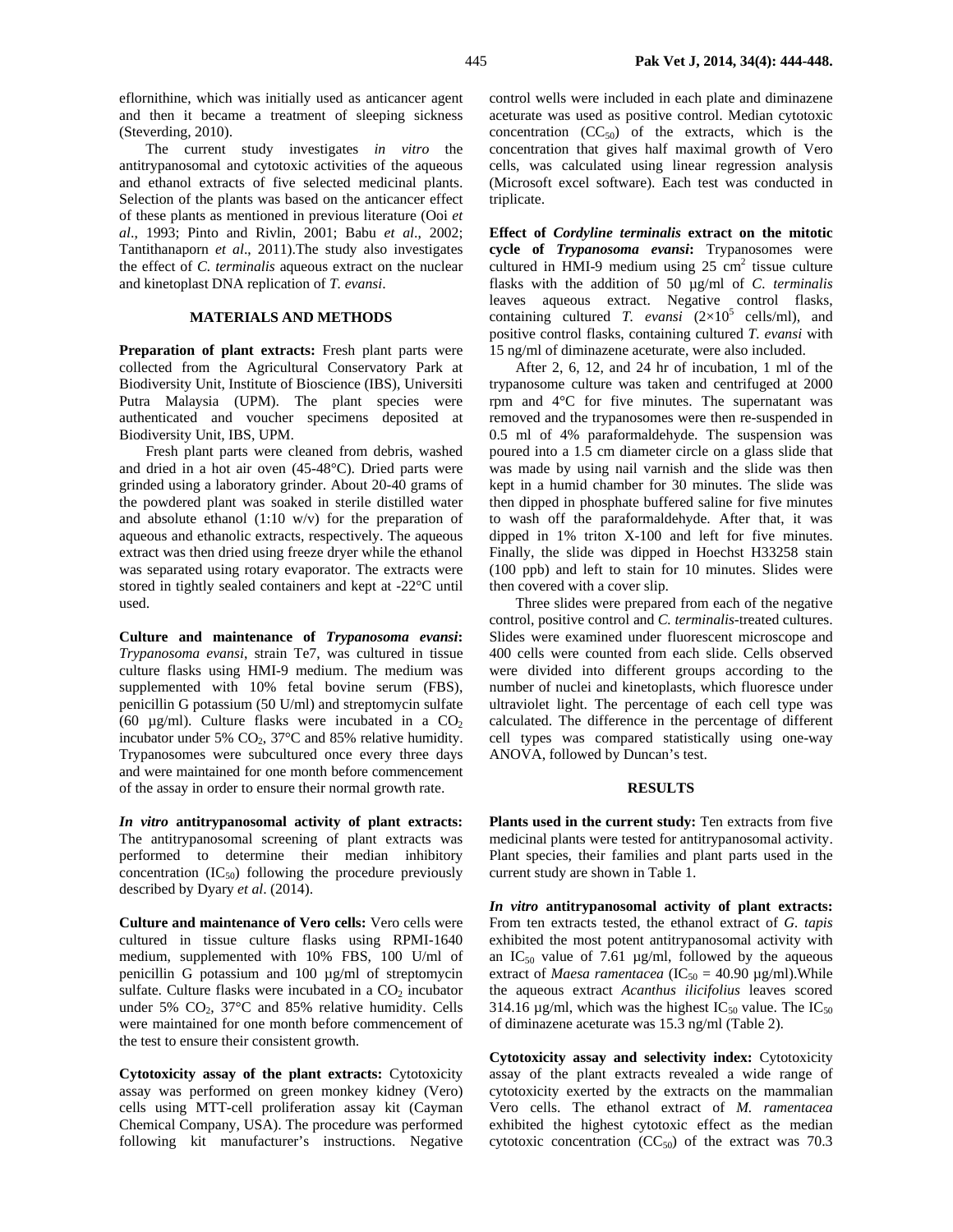**Table 1:** Plants used in the current study

| Plant                | Family      | Voucher number | Plant part   | Extract type | Yield $(\% w/w)^*$ |
|----------------------|-------------|----------------|--------------|--------------|--------------------|
| Acanthus ilicifolius | Acanthaceae | Acp 0106       | Leaves       | Aqueous      | 3.03               |
|                      |             |                |              | Ethanol      | 2.86               |
| Allium sativum       | Liliaceae   | SK 1721/10     | <b>Bulbs</b> | Agueous      | 44.78              |
|                      |             |                |              | Ethanol      | 1.2                |
| Cordyline terminalis | Agavaceae   | Acp 0016       | Leaves       | Agueous      | 7.52               |
|                      |             |                |              | Ethanol      | 6.34               |
| Goniothalamus tapis  | Annonaceae  | Acp 0099       | Leaves       | Aqueous      | 5.18               |
|                      |             |                |              | Ethanol      | 6.99               |
| Maesa ramentacea     | Myrsinaceae | Acp 0082       | Leaves       | Agueous      | 13.04              |
|                      |             |                |              | Ethanol      | 1.04               |

\*Yield is calculated as the fraction of extract yield to the quantity of initial dried plant powder.

**Table 2:** Antitrypanosomal and cytotoxic activities of the plant extracts

| Plant or drug               | Extract type | $IC_{50}$ on T. evansi ( $\mu$ g/ml) | $CC_{50}$ on Vero cells ( $\mu$ g/ml) | SI*    |
|-----------------------------|--------------|--------------------------------------|---------------------------------------|--------|
| <b>Acanthus ilicifolius</b> | Agueous      | 314.16±37.16                         | 6480.19±113.67                        | 20.63  |
|                             | Ethanol      | 163.64±3.58                          | > 500                                 | >3.06  |
| Allium sativum              | Agueous      | 224.97±58.02                         | 1326.54±134.17                        | 5.90   |
|                             | Ethanol      | 138.24±0.44                          | 275.96±52.52                          | 2.00   |
| Cordyline terminalis        | Agueous      | $48.17 \pm 16.79$                    | 1309.01±53.81                         | 27.17  |
|                             | Ethanol      | $66.68 \pm 15.82$                    | > 500                                 | >7.5   |
| Goniothalamus tapis         | Aqueous      | $42.21 \pm 16.47$                    | $90.78 \pm 2.36$                      | 2.15   |
|                             | Ethanol      | $7.61 \pm 1.61$                      | $87.22 \pm 1.39$                      | 11.46  |
| Maesa ramentacea            | Aqueous      | 40.90±0.50                           | 630.82±25.68                          | 15.42  |
|                             | Ethanol      | $49.97 \pm 2.63$                     | 70.30±3.89                            | .4     |
| Diminazene aceturate        |              | $0.0153 \pm 0.003$                   | $31.80 \pm 8.13$                      | 2078.4 |

\*Selectivity index (SI) is calculated as the median cytotoxic concentration (CC<sub>50</sub>) of the drug or extract on Vero cells divided by its median inhibitory concentration (IC<sub>50</sub>) on *T. evansi*. Values are presented as mean±SD of three tests.

|  | Table 3: Percentage of different cell types based on the number of nuclei and kinetoplasts in the different treatment groups |  |
|--|------------------------------------------------------------------------------------------------------------------------------|--|
|--|------------------------------------------------------------------------------------------------------------------------------|--|

| Cell type                     | Treatment     | Time of incubation           |                              |                              |                              |  |
|-------------------------------|---------------|------------------------------|------------------------------|------------------------------|------------------------------|--|
|                               |               | 2 <sub>hr</sub>              | 6 hr                         | 12 <sub>hr</sub>             | 24 hr                        |  |
| $N$ KI                        | N.C.          | $83.6 \pm 0.38$ <sup>a</sup> | $83.3 \pm 0.63$ <sup>a</sup> | 79.8±0.25 <sup>a</sup>       | $80.6 \pm 0.38$ <sup>a</sup> |  |
|                               | Diminazene    | $81.9 \pm 3.13$ <sup>a</sup> | $38.2 \pm 1.01^b$            | $34.7 \pm 11.41^{\circ}$     | $54.0 \pm 13.0^{\circ}$      |  |
|                               | C. terminalis | $87.3 \pm 1.25^a$            | $87.3 \pm 1.88$ <sup>a</sup> | $89.6 \pm 2.32$ <sup>a</sup> | 88.4±0.38 <sup>a</sup>       |  |
| NIK <sub>2</sub>              | N.C.          | $12.1 \pm 0.52$ <sup>a</sup> | $12.7 \pm 0.29^{\mathrm{a}}$ | $12.7 \pm 0.63$ <sup>a</sup> | $14.1 \pm 0.14$ <sup>c</sup> |  |
|                               | Diminazene    | $8.1 \pm 1.42^b$             | $2.1 \pm 0.95$ <sup>c</sup>  | $1.0 \pm 0$ <sup>c</sup>     | $4.0 \pm 1.0^a$              |  |
|                               | C. terminalis | $8.9 \pm 0.14^b$             | $9.4 \pm 0.63^b$             | $7.8 \pm 1.56^b$             | $9.3 \pm 0.38^b$             |  |
| <b>N2K2</b>                   | N.C.          | $4.3 \pm 0.38$ <sup>b</sup>  | $4.0 \pm 0.66$ c             | $7.5\pm0.90$ <sup>c</sup>    | $5.3 \pm 0.38$ °             |  |
|                               | Diminazene    | $5.9 \pm 0.95$ <sup>c</sup>  | $0.2 \pm 0.29$ <sup>a</sup>  | $0^a$                        | $0^a$                        |  |
|                               | C. terminalis | $3.0 \pm 0.43$ <sup>a</sup>  | $2.8 \pm 1.25^b$             | $1.9 \pm 0.38^b$             | $2.3 \pm 0.75^b$             |  |
| NIK <sub>0</sub>              | N.C.          | $0^a$                        | $0^a$                        | 0 <sup>a</sup>               | $0^a$                        |  |
|                               | Diminazene    | $1.4 \pm 0.38$ <sup>a</sup>  | $52.3 \pm 1.46^b$            | $57.9 \pm 8.53^b$            | $29.3 \pm 11.85^{\circ}$     |  |
|                               | C. terminalis | 0ª                           | $0^{\rm a}$                  | 0ª                           | $0^{\rm a}$                  |  |
| N <sub>2</sub> K <sub>0</sub> | N.C.          | $0^a$                        | 0 <sup>a</sup>               | $0^a$                        | $0^a$                        |  |
|                               | Diminazene    | $0.8 \pm 0.43$ <sup>a</sup>  | $5.8 \pm 1.42^b$             | $4.7 \pm 1.61^b$             | $7.7 \pm 0.58$ <sup>b</sup>  |  |
|                               | C. terminalis | $0^a$                        | $0^a$                        | 0 <sup>a</sup>               | $\mathbf{O}^{\mathrm{a}}$    |  |
| N <sub>2K</sub>               | N.C.          | $0^a$                        | $0^a$                        | $0^a$                        | 0 <sup>a</sup>               |  |
|                               | Diminazene    | $1.9 \pm 0.88^b$             | l.4±0.38 $^{\rm b}$          | $1.7 \pm 0.95^{\circ}$       | $5.0 \pm 1.0^b$              |  |
|                               | C. terminalis | $0.8 \pm 0.29$ <sup>a</sup>  | $0.5 \pm 0^{\circ}$          | $0.7 \pm 0.29$ <sup>a</sup>  | $0^a$                        |  |

Values represent the mean percentage of each cell type ± SD (three slides, 400 cells were counted from each slide). Different superscripts denote significant difference between values in the same column and for the same cell type (P<0.05); N.C.: Negative control; N1K0: One nucleus with no kinetoplasts; N1K1: One nucleus and one kinetoplast; N1K2: One nucleus and two kinetoplasts; N2K0: Two nuclei with no kinetoplasts; N2K1: Two nuclei and one kinetoplast; N2K2: Two nuclei and two kinetoplasts.

µg/ml, while the aqueous extract of *A. ilicifolius* exhibited the least cytotoxic effect on Vero cells as the  $CC_{50}$  of the extract was 6480.19 µg/ml. Diminazene aceturate scored a  $CC_{50}$  value of 31.8  $\mu$ g/ml (Table 2).

The aqueous extract of *C. terminalis* exhibited the highest SI of 27.17, followed by *A. ilicifolius* aqueous extract with a SI value of 20.63. Diminazene aceturate scored a SI value of 2078.4 (Table 2).

**Effect of** *Cordyline terminalis* **extract on the mitotic cycle of** *Trypanosoma evansi:* Three types of trypanosome cells were observed in the control culture of *T. evansi*, depending on the number of nuclei and kinetoplasts, which were trypanosomes containing a single nucleus and kinetoplast (N1K1), a nucleus and two kinetoplasts (N1K2) and a pair of nuclei and kinetoplasts (N2K2) (Fig. 1A, 1B and 1C, respectively). The

percentage of each cell type at different time intervals is summarized in Table 3.

Addition of 50 µg/ml of *C. terminalis* aqueous extract to *T. evansi* culture medium has led to a significant reduction (P<0.05) in the percentage of N1K2 and N2K2 cells after 2hr of incubation, compared to the control cultures (Table 3), which means that the addition of *C. terminalis* extract has led to slowing of the mitotic cycle in *T. evansi*, attributing to the antitrypanosomal potential of the extract. The reduction in the percentage of N1K2 and N2K2 cells was concentration-dependent as it was observed that higher concentrations of the extract led to increased reduction in the percentage of the two mentioned cell types.

Results of the fluorochrome assay revealed that the addition of 15 ng/ml of diminazene aceturate to *T. evansi* culture resulted in a significant decrease  $(P<0.05)$  in the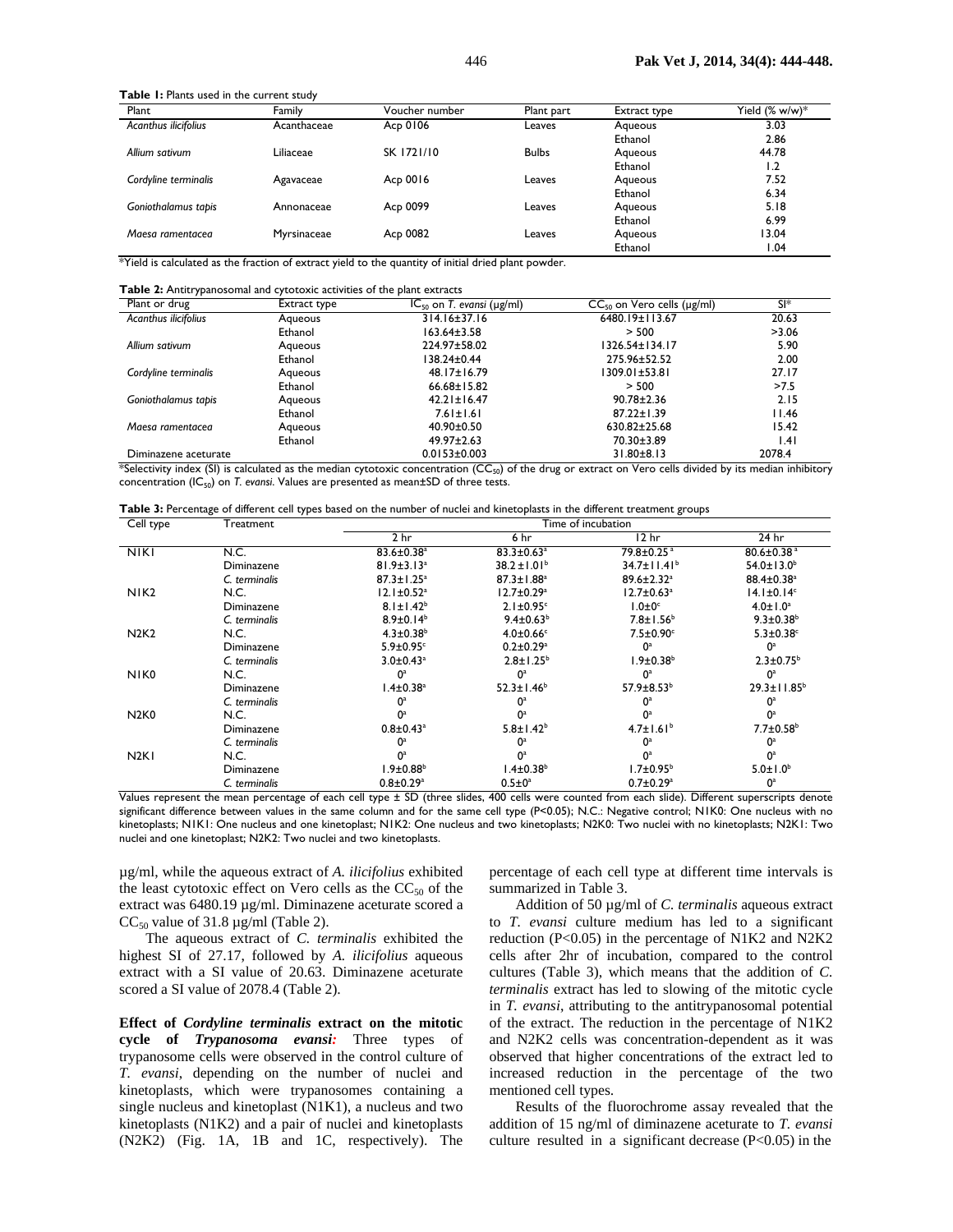

**Fig. 1:** *Trypanosoma evansi* cells. A, B, and C: cell types observed in a control culture of *T. evansi*; D, E, and F: trypanosome cells observed in diminazene-added culture, which are not detected in the control culture. Addition of *Cordyline terminalis* extract has led to a significant reduction in B and C cell types. Scale bar: 10 µm

percentage of N1K1, N1K2 and N2K2 cells, compared to the control, after 6 hr of incubation (Table 3). While a significant increase in the proportion of trypanosome cells containing two nuclei and a kinetoplast (N2K1), two nuclei and no kinetoplasts (N2K0) and one nucleus with no kinetoplasts (N1K0) was observed (Fig. 1D, 1E and 1F). These results showed that the addition of diminazene to *T. evansi* culture resulted in the inhibition of kinetoplast division, while nuclear division continued, and this attributes to the cells' death as trypanosome cells lacking kinetoplast are not viable.

### **DISCUSSION**

A trypanosome cell contains a single nucleus and a mitochondrion that is known as the kinetoplast and contains the mitochondrial DNA (Sherwin and Gull, 1989). During trypanosomal cell cycle, the existing organelles, including the nucleus and kinetoplast, are divided in a tightly controlled program to ensure that each of the resulting daughter cells receives a single nucleus and mitochondrion with fidelity (Tyler *et al*., 2001).

The process of DNA replication in the trypanosomes starts with the kinetoplast division, which is preceded by  $G_1$ , S and  $G_2$  phases of the kinetoplast and  $G_1$ , S and part of the  $G_2$  phases of the nucleus (Woodward and Gull, 1990). After approximately 30 minutes of kinetoplast division, mitosis of the nucleus starts and the predivision cell, which is in the cytokinesis phase, contains a pair of nuclei and kinetoplasts (N2K2 cells, Figure 1 C) before it is divided into two daughter cells (Woodward and Gull, 1990). Hence, three cell types are observed in a trypanosome culture, based on the number of nuclei and kinetoplasts, which are N1K1, N1K2 and N2K2 cells. The percentage of each cell type can vary in different culture media depending on many factors such as the culture conditions and the availability of nutrients in the medium.

In the current study, the antitrypanosomal and cytotoxic activities of the aqueous and ethanol extracts of five medicinal plants were investigated. The aqueous extract of leaves of *C. terminalis* scored the highest SI of 27.17. Selection of *C. terminalis* aqueous extract for the fluorochrome assay was based on the antitrypanosomal screening and cytotoxicity assay results, as this extract scored the highest SI among the ten aqueous and ethanolic extracts prepared from the plants tested in the current study. *Cordyline terminalis*, which is an evergreen tropical perennial plant, has been reported to have antibacterial potentials (Ahmed *et al*., 2003) and the aqueous extract of the plant's leaves was reported to have antitumor effects against murine lymphoma (EL4) and human breast cancer (MCF-7) cell lines (Ooi *et al*., 1993). The antitrypanosomal activity of *C. terminalis* could be related to its antineoplastic potential. Trypanosomes have cell-signaling pathways that resemble those present in mammalian cells and there are suggestions that some compounds, which have shown activity against neoplastic cells, make good candidates to be tested for the treatment of trypanosomiasis (Barrett *et al*., 2004). Results of the fluorochrome assay have shown that when *C. terminalis* was added to the trypanosome culture the percentage of trypanosome cells undergoing replication decreased, compared to the control culture. This means that the *C. terminalis* caused an inhibition of trypanosomal nuclear mitosis and DNA replication.

Diminazene aceturate is an aromatic diamidine compound used for the treatment of trpan osomiasis in domesticated animals such as cattle, buffalos, sheep, goats, cats and pigs (Peregrine and Mamman, 1993; Da Silva *et al*., 2009). The drug binds to the adenine-thymine binding sites in the trypanosomal kinetoplast DNA (kDNA) and inhibits kinetoplast replication, thereby inhibiting trypanosomal mitosis (Wilson *et al*., 2008). The kinetoplast DNA inhibitory activity of diminazene aceturate shown in the current study by using the fluorochrome assay